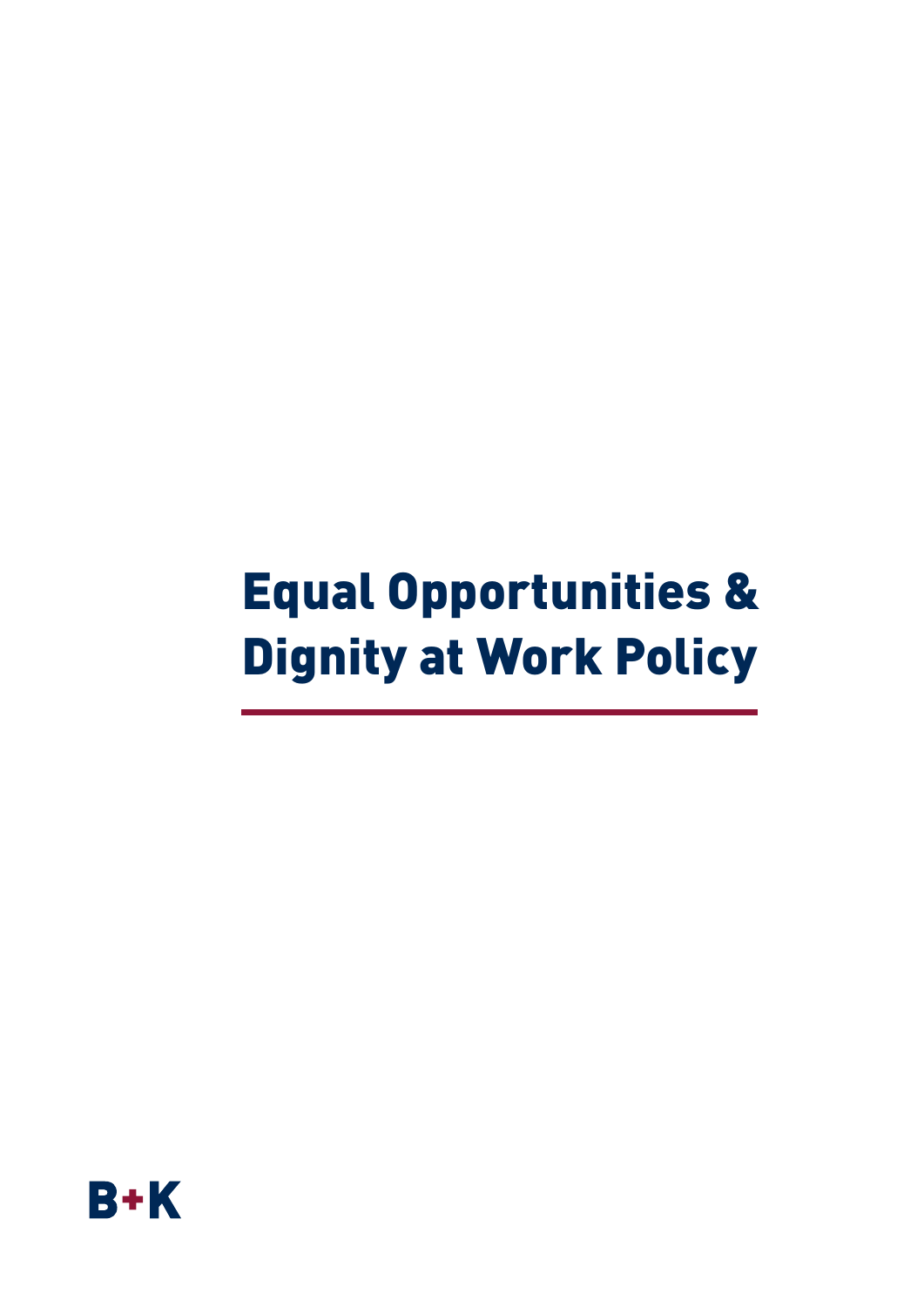## Equal Opportunities & Dignity at Work Policy

### Policy Statement

Bowmer + Kirkland Ltd and its subsidiaries (the Group) is an equal opportunity employer and is fully committed to a policy of treating all of its employees and job applicants equally. The Group will avoid unlawful discrimination in all aspects of employment including recruitment and selection, promotion, transfer, opportunities for training, pay and benefits, other terms of employment, discipline, selection for redundancy and dismissal. The Company will take all reasonable steps to employ, train and promote employees on the basis of their experience, abilities and qualifications without regard to age, disability, gender reassignment, marriage or civil partnership, pregnancy and maternity, race (including colour, nationality and ethnic or national origins), religion or belief, sex or sexual orientation. In this policy, these are known as the 'protected characteristics'. The Group will also take all reasonable steps to provide a work environment in which all employees are treated with respect and dignity and that is free of harassment and bullying based upon age, disability, gender reassignment, race (including colour, nationality and ethnic or national origins), religion or belief, sex or sexual orientation. In this policy, these are known as the 'antiharassment protected characteristics'. All employees are responsible for conducting themselves in accordance with this policy. The Group will not condone or tolerate any form of harassment, whether engaged in by employees or by outside third parties who do business with the Company, such as clients, customers, contractors, and suppliers.

Employees have a duty to co-operate with the Group to make sure that this policy is effective in ensuring equal opportunities an in preventing discrimination, harassment or bullying. Action will be taken under the Company's disciplinary procedure against any employee who is found to have committed an act of improper or unlawful discrimination, harassment, bullying or intimidation. Serious breaches of this equal opportunities and dignity at work statement will be treated as gross misconduct and could render the employee liable to dismissal without notice. Employees should also bear in mind that they can be held personally liable for any act of unlawful discrimination or harassment. Employees who commit serious acts of harassment may also be guilty of a criminal offence.

You should inform your Line Manager to suspected discriminatory acts or practices or suspected cases of harassment of bullying.

You must not victimise or retaliate against an employee who has made allegations or complaints of discrimination or harassment or who has provided information about such discrimination or harassment. Such behaviour will be treated as gross misconduct in accordance with the Group's disciplinary procedure. You should support colleagues who suffer such treatment and are making a complaint.

The Group will take appropriate action against any third parties who are found to have committed an act of improper

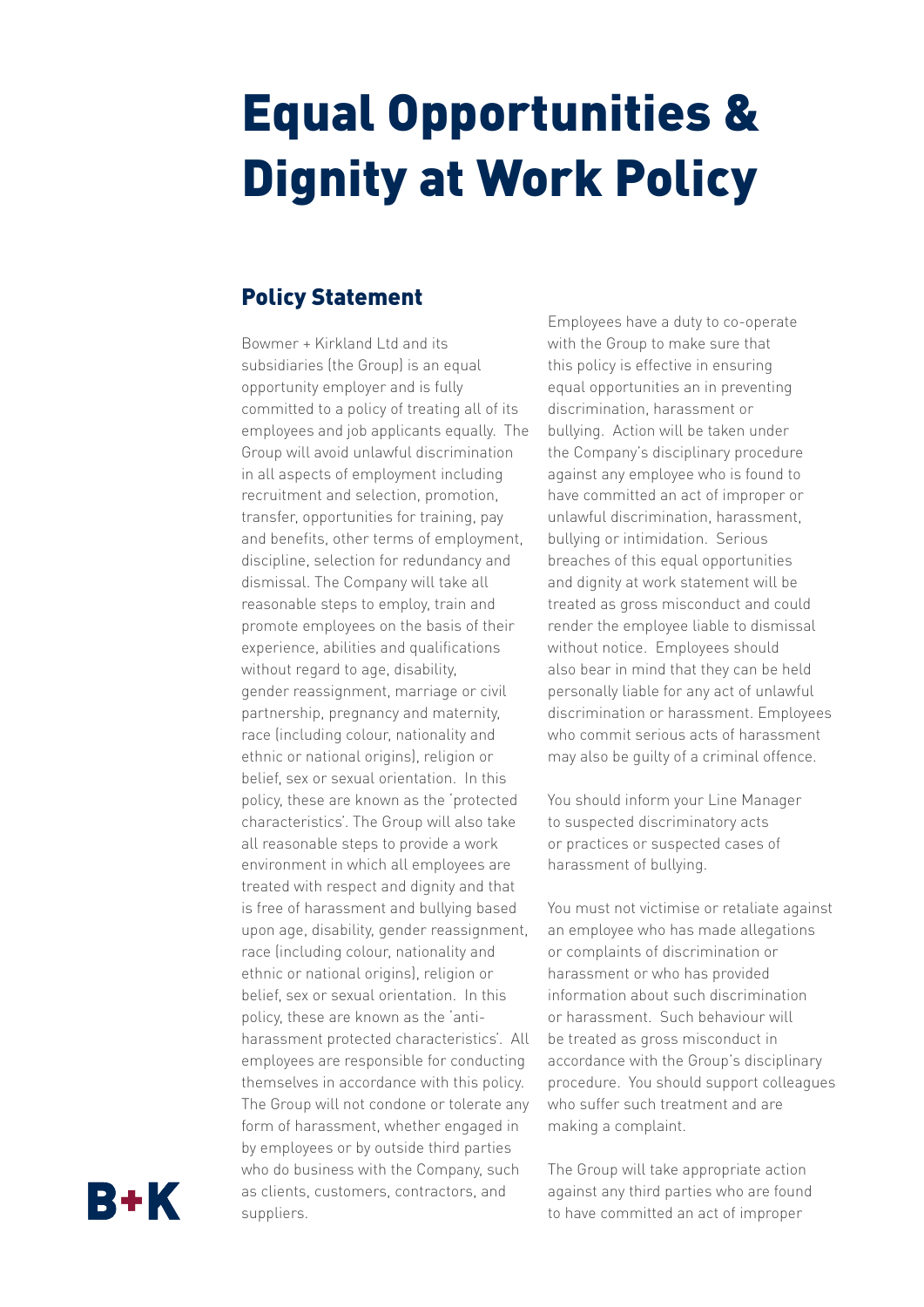# Equal Opportunities & Dignity at Work Policy (cont)

or unlawful harassment against its employees.

Please refer to the Group's Bullying and Harassment policy for more.

## Direct Discrimination

Direct Discrimination occurs, when, because of one of the protected characteristics, a job applicant or an employee is treated less favourable than other job applicants or employees are treated or would be treated.

The treatment will still amount to direct discrimination even if it is based on the protected characteristic of a third party with whom the job applicant or employee is associated and not on the job applicant's or employee's own protected characteristic. In addition, it can include cases where it is perceived that a job applicant or an employee has a particular protected characteristic when in fact they do not.

The Group will take all reasonable steps to eliminate direct discrimination in all aspects of employment.

### Indirect Discrimination

Indirect Discrimination is treatment that may be equal in the sense that it applies to all job applicants or employees but which is discriminatory in its effect on, for example, one particular sex or racial group.

Indirect discrimination occurs where there is applied to the job applicant or employee a provision, criterion or practice (PCP) which is discriminatory in relation to a protected characteristic of the job applicant's or employee's. A PCP is discriminatory in relation to a protected characteristic of the job applicant's or employees if:

- it is applied, or would be applied, to persons with whom the job applicant or employee does not share the protected characteristic
- the PCP puts, or would put, persons with whom the job applicant or employee shares the protected characteristic at a particular disadvantage when compared with persons with whom the job applicant or employee does not share it
- it puts, or would put, the job applicant or employee at that disadvantage, and
- it cannot be shown by the Group to be a proportionate means of achieving a legitimate aim

The Company will take all reasonable steps to eliminate indirect discrimination in all aspects of employment.

### Recruitment, Advertising and Selection

The recruitment process will be conducted in such a way as to result in the selection of the most suitable person for the job in terms of relevant experience, abilities and qualifications.

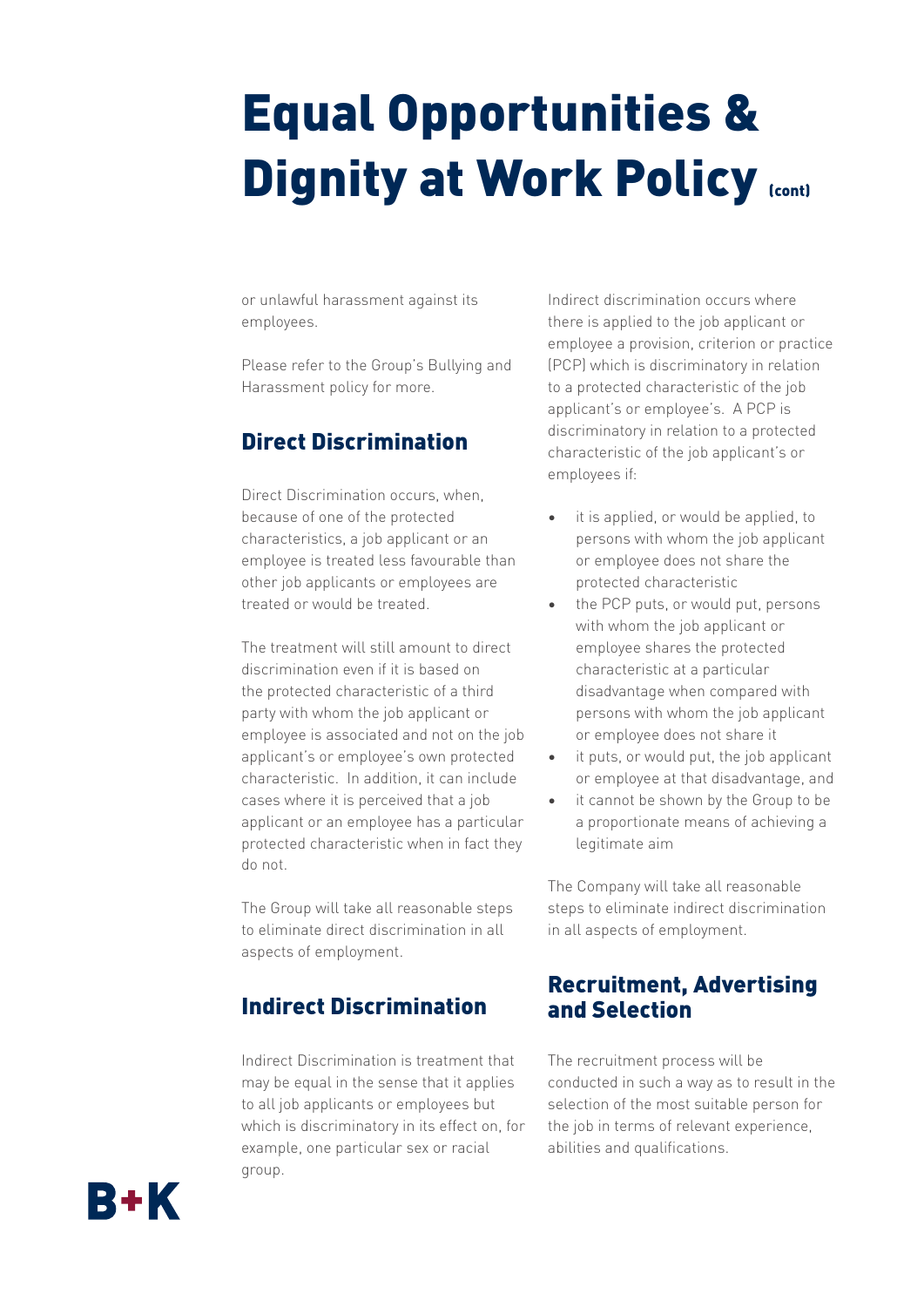## Equal Opportunities & Dignity at Work Policy (cont)

The Group is committed to applying its equal opportunities policy statement at all stages of recruitment and selection. Advertisements will aim to positively encourage applicants from all suitably qualified and experienced people. When advertising job vacancies, in order to attract applications from all sections of the community, the Group will, as far as reasonably practicable:

- Ensure advertisements are not confined to those areas or publications which would exclude or disproportionately reduce the number of applicants with a particular protected characteristic
- Avoid setting any unnecessary provisions or criteria which would exclude a higher proportion of applicants with a particular protected characteristic

When vacancies may be filled by promotion or transfer, they will be published to all eligible employees in such a way that they do not restrict applications from employees with a particular protected characteristic.

However, where, having regard to the nature and context of the work, having a particular protected characteristic is an occupational requirement and that occupational requirement is a proportionate means of achieving a legitimate aim, the Group will apply that requirement to the job role and this may therefore be specified in the advertisement.

The selection process will be carried out consistently for all jobs at all levels. All applications will be processed in the same way. The staff responsible for short-listing, interviewing and selecting candidates will be clearly informed of the selection criteria and of the need for their consistent application. Person specifications and job descriptions will be limited to those requirements that are necessary for the effective performance of the job. Wherever possible, all applicants will be interviewed by at least two interviewers and all questions asked of the applicants will relate to the requirements of the job. The selection of new staff will be based on the job requirements and the individual's suitability and ability to do, or to train for, the job in question.

With disabled job applicants, the Group will have regard to its duty to make reasonable adjustments to work provisions, criteria and practices or to physical features of work premises or to provide auxiliary aids or services in order to ensure that the disabled person is not placed at a substantial disadvantage in comparison with persons who are not disabled.

If it is necessary to assess whether personal circumstances will affect the performance of the job (for example, if the job involves unsociable hours of extensive travel), this will be discussed objectively, without detailed questions based on assumptions about any of the protected characteristics.